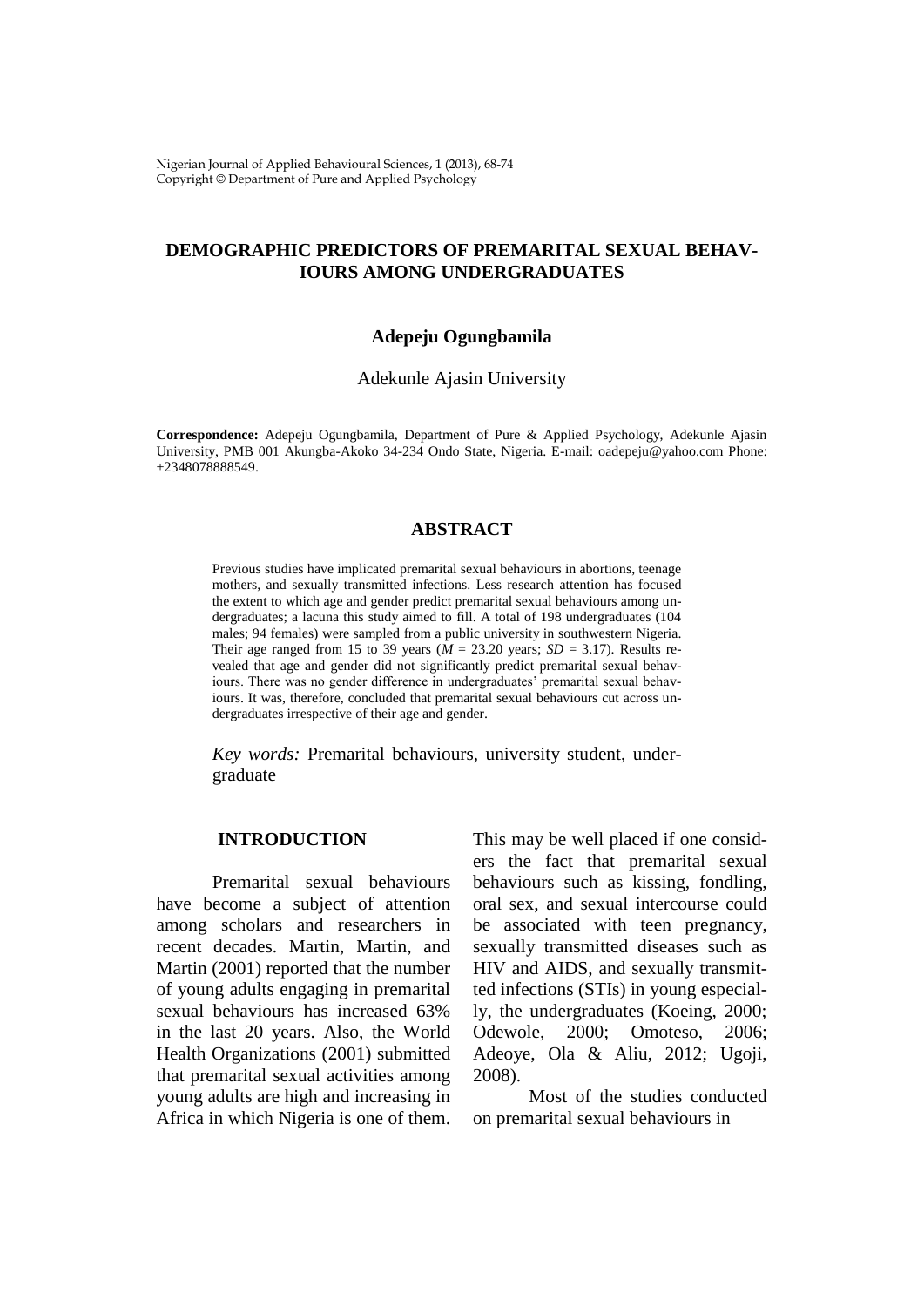Nigeria tend to focus more on factors like family background, parental marital status, and religion as major determinants of premarital sexual behaviours (Adeoye et al., 2012; Alo & Akinde, 2010; Odewole, 2000; Omoteso, 2006; Ugoji, 2008). Less attention has been on the demographics predictors (age and gender) on premarital sexual behaviours, especially among the undergraduates in Nigeria.

The aim of this study is therefore to investigate the influence of age and gender on premarital sexual behaviours among Nigerian undergraduates. Undergraduates have been the focus of this study because premarital sexual behaviours are more rampant among them (Alo & Akinde, 2010). This is because most of these students are young (15-24 years). In school, they enjoy more freedom, independence, and are less monitored by either their parents or guardians.

In its simplest form, premarital sexual behaviours refer to sexual activities perpetrated prior to marriage (Alo, 2008). Such behaviours include, but not limited to, kissing, hugging, romancing, fondling of the genitals, oral sex, and sexual intercourse (Odewole; 2000; Omoteso, 2003).

Unlike before, when the culture of premarital sexual behaviours used to be a taboo in Nigeria (Alo, 2008), present day youths have abandoned this valued tradition for the inglorious culture of premarital sexual activities (Adeoye et al., 2012). The Nigerian culture highly frowns at premarital sexual behaviours, especially among the females (Alo, 2008). Because females usually are more prone to negative consequences of premarital

sexual behaviours such as gynecological problems, unwanted pregnancies as well as STIs than the males; females are, therefore, expected to keep their virginity until they get married.

Alo (2008) submitted that premarital cohabitation has become a common phenomenon among the Nigerian University undergraduates. To this author, cohabitation among individuals of opposite sex is a predisposing factor to the initiation of sexual activities. Another of the major factors that may influence undergraduates' premarital sexual behaviours is their gender. The gender of students has significant influence on their premarital sexual behaviours. Westera and Bennett's (1994) study on premarital sexual behaviours among high school revealed that 88% of high school males and 84% of females showed attitudes supportive of premarital sexual behaviours.

In addition to that, Feigenbaum, Weinstein and Rosen (1995), drawing sample of undergraduates from a college, reported that 69.9% of males and 59.5% of females engaged in premarital sexual behaviours. In the like manner, Adeoye et al. (2012) reported that gender had a significant influence on undergraduates' premarital sexual behaviours. Ugoji (2011) also submitted that premarital sexual behaviours among undergraduates is determined mostly by their gender. These studies did not indicate whether male engaged in premarital sexual behaviours than the females. Koeing (2000), Carpenter (2000), and Shearer, Hosterman, Gillen and Lefkowitz (2005) generally reported that male college students displayed a higher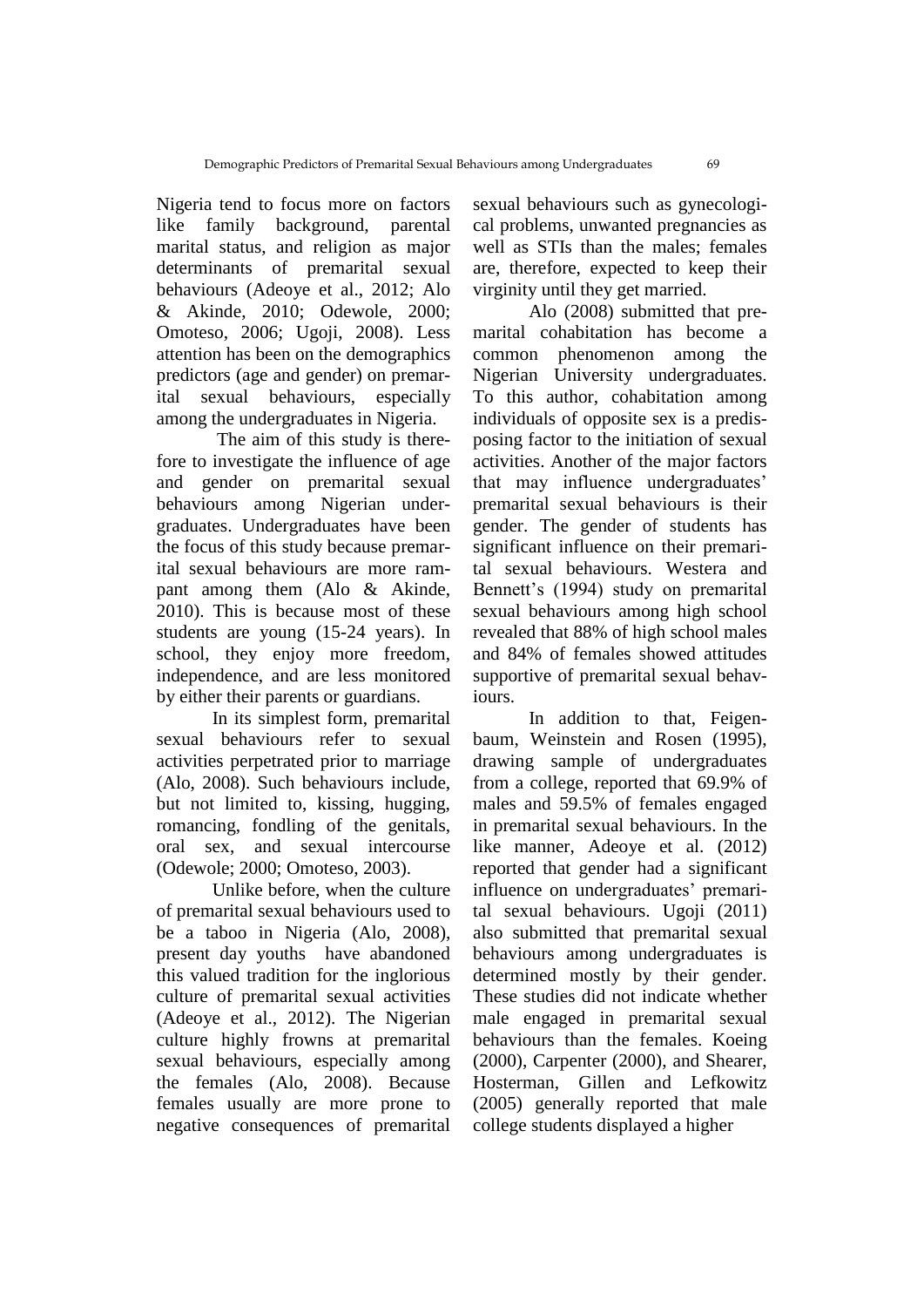level of premarital sexual behaviours than females despite their high level of religious and cultural restrictions.

Most studies conducted to examine age and premarital sexual behaviors reported that early young adults were mostly prone to premarital sexual behaviours. Martin et al. (2001). reported that individuals within the ages of 15-17 were more involved in premarital sexual behaviour than the late young adults. Furthermore, a study conducted by Alo and Akinde (2010) on premarital sexual activities revealed that 14.2% of young female adults engaged in this act before age 14 while 84% admitted that they had sex before their  $20<sup>th</sup>$  birthday. Adeoye et al.'s (2012) study on premarital sexual behaviours among undergraduates in a Nigerian university found that age categories of 14-15 years and 19-25 years experienced premarital sexual behaviours at the same level and as such, age did not have any significant influence on youth sexual behaviours. Based on the above literature, the following hypotheses were generated and tested.

# **Hypotheses**

- 1. There will be a significant independent and joint influence of age and gender on premarital sexual behaviours.
- 2. Female undergraduates will exhibit a significantly higher level of premarital sexual behaviours than their male counterpart.

#### **METHODS**

### **Design and Participants**

This study adopted a crosssectional survey design. Sample was 198 undergraduates selected across faculties and departments in a public university in southwestern Nigeria. They comprised 104 (52.5%) males and 94 (47.5%) females with an age range of 15 to 39 years. The mean age of the participants was 23.20 years (*SD*  $= 3.17$ ). With regards to their marital status, 183 (92.4%) were single, while 15 (7.6%) were married. In the case of religious affiliation, 176 (88.9%) were Christians, 20 (10.1%) were Muslims, and 2 (1.0%) were traditionalists.

# **Measure**

*Premarital sexual behaviours* were measured using Intimacy Permissiveness Scale (IPS) developed by Carpenter and Christensen (1962). IPS was a 12-item scale designed to measure individual's attitude towards illegitimacy, premarital virginity of the partner, premarital sexual relations under conditions of affection and nonaffection. IPS was rated on 6 points scale (Disagree Strongly  $= 1$ ; Agree Strongly  $= 6$ ). Sample items include: "I believe that kissing is acceptable for male or female before marriage when he or she is engaged to be married" and "I believe that full sexual relations are acceptable for male or female before marriage when he or she is engaged in love". Christensen and Carpenter (1962) reported that IPS had a reliability coefficient of .90 and coefficient of scalability of .65. A Cronbach's alpha of .89 was obtained in this study. Respondents who scored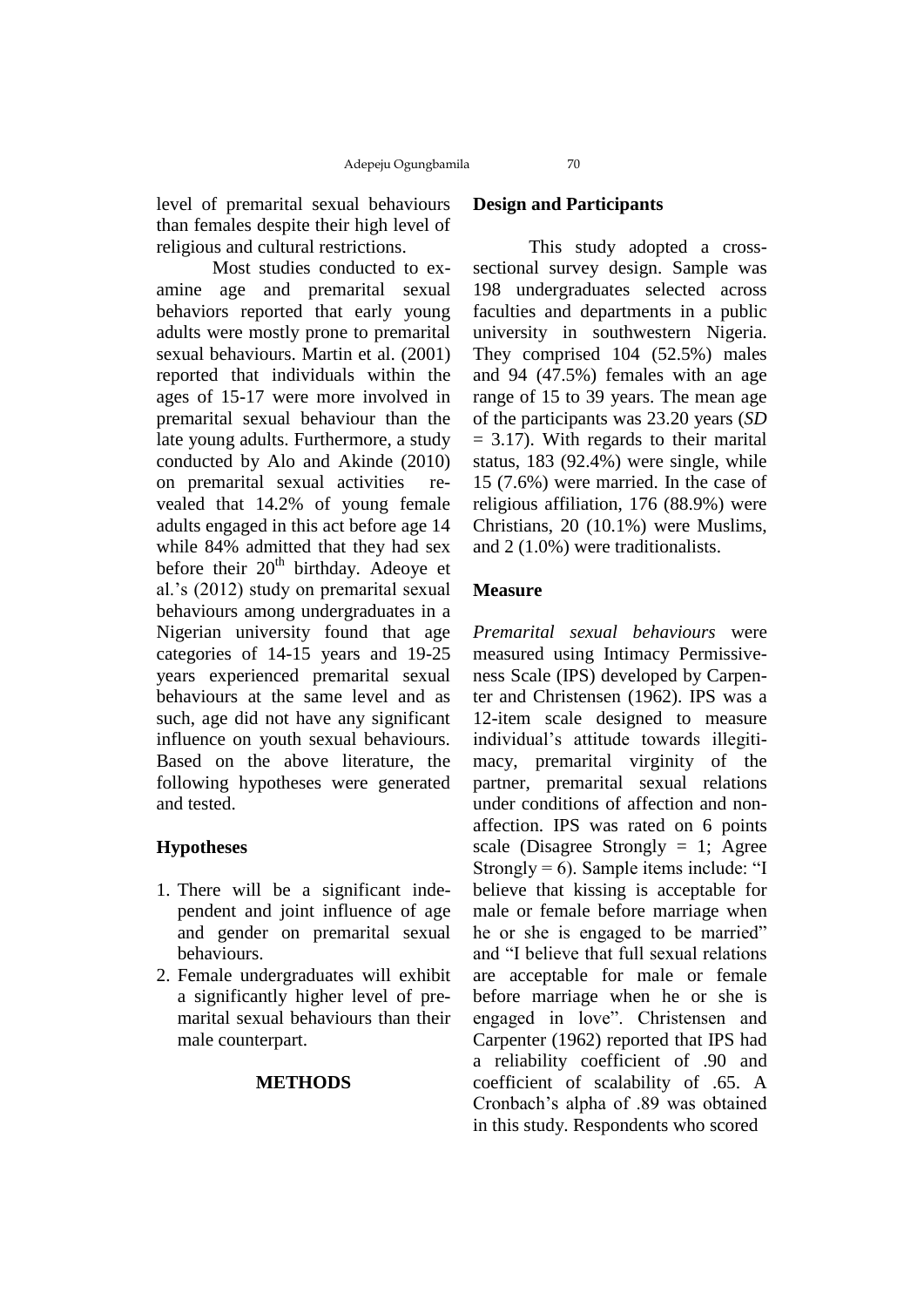high on the scale displayed high premarital sexual behaviour while those who scored low exhibited low premarital sexual behaviours.

## **Procedure**

Using accidental sampling technique, the undergraduates were sampled from lecture rooms across departments and faculties in a public university. Moderate information on the research and the slight psychological inconvenience they might experience in the course of the research was disclosed to the participants. They were also informed that participation was purely voluntary and that they were free to stop whenever they felt uncomfortable to continue with the research. Each participant was assured of confidentiality and anonymity. To further conceal the identity of the participants, they were not requested to

indicate their names on the questionnaire. The questionnaires were distributed, only to participants that consented to participate in the study. Out of 220 questionnaires administered, 198 were duly completed and found usable.

## **Data Analysis**

To determine the contribution of each of the independent variables and their joint contribution to the dependent variable, a multiple regression analysis was conducted to test hypothesis 1. In the case of hypothesis 2, a *t* independent test was used to analyze the data.

#### **RESULTS**

The results of the descriptive and correlations among the variables are shown in Table 1.

### Table 1: **Mean, SD and Inter- variable Correlations**

| <b>Variables</b>                | M                        | SD.        |            |        |  |
|---------------------------------|--------------------------|------------|------------|--------|--|
| 1. Age                          | 23.20                    | 3.17       |            |        |  |
| 2. Gender                       | $\overline{\phantom{0}}$ | $\sim$ $-$ | $-10^{-1}$ |        |  |
| 3. Premarital sexual behaviours | 39.46                    | 14.33      | $-.01$     | $-.01$ |  |

As shown in Table 1, there was no significant relationship among the variables in the study. Age did not have a significant relationship with premarital sexual behaviours among undergraduates  $[r (196) = -.01, p >$ .05]. In the same vein, gender did not have a significant relationship with premarital sexual behaviours among undergraduates  $[r (196) = -.01, p >$ .05].

A multiple regression was conducted to evaluate hypothesis 1. The results are presented in Table 2.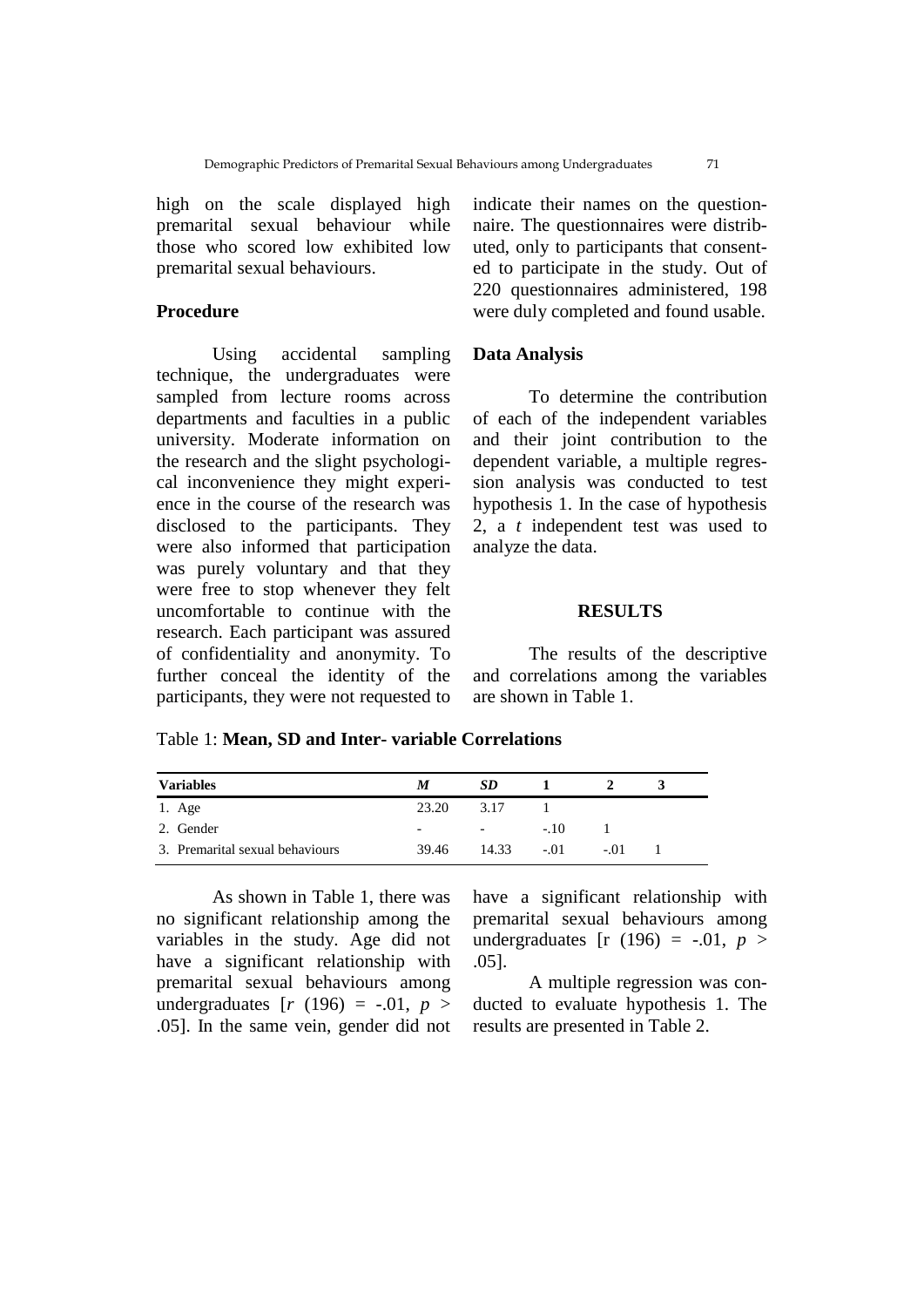Table 2: **Summary of Multiple Regression on Premarital Sexual Behaviours**

| <b>Predictors</b> |        |      |     |     | $R^2$   |
|-------------------|--------|------|-----|-----|---------|
| Age               | $-.01$ | - 12 | .05 |     |         |
| Gender            | $-.01$ | - 17 | .05 | .02 | $.00\,$ |

The results in Table 2 revealed that age ( $\beta$  = -.01, *t* = -.12, *p* >.05) and gender ( $\beta$  = -.01,  $t$  = -.17,  $p > .05$ ) did not exert significant independent effects on undergraduates' premarital sexual behaviours. There was no significant joint effect of age and gender on premarital sexual behaviours

among undergraduates. The two variables only contributed 2% to the observed changes in premarital sexual behaviours. Hypothesis 1 was not confirmed by these results.

To test hypothesis 2, a *t* independent test was conducted. The results are presented in Table 3.

Table 3: **Summary of** *t* **Independent Test on Gender Difference in Premarital Sexual Behaviours** 

| Gender $N$ $M$       |  | SD.                          | df |  |
|----------------------|--|------------------------------|----|--|
| Male 104 38.59 16.53 |  |                              |    |  |
| Female               |  | 94 38.24 13.79 196 .16 > .05 |    |  |

Table 3 shows that there was no significance gender difference in undergraduates' premarital sexual behaviours [*t* (196) =.16, *p* >.05]. This implied that, irrespective of gender, undergraduates engaged in premarital sexual behaviours. Hypothesis 2 was, therefore, rejected.

### **DISCUSSION**

This study investigated the extent to which age and gender predicted premarital sexual behaviours among undergraduates. The results of the study did not confirm the hypotheses.

Hypothesis 1, which predicted age and gender effects on premarital sexual behaviours, was not confirmed by the results in Table 2. The results of the present study negated the findings

of Martin et al. (2001) and Adeoye et al. (2012). These authors found that young males engaged more in premarital sexual behaviours than females. The findings of the current study may be connected with the fact that most of the undergraduates in the population sampled lived off-campus; where they had unlimited opportunities to cohabit. Premarital sexual behaviours have been associated with cohabitation among undergraduates (Alo, 2008).

By virtue of the fact that most of the undergraduates sampled in the current study lived off-campus, cohabitation might have increased premarital sexual behaviours without age or gender restrictions. Apart from cohabitation, globalization (epitomized in unrestricted access to pornographic materials) coupled with the sudden and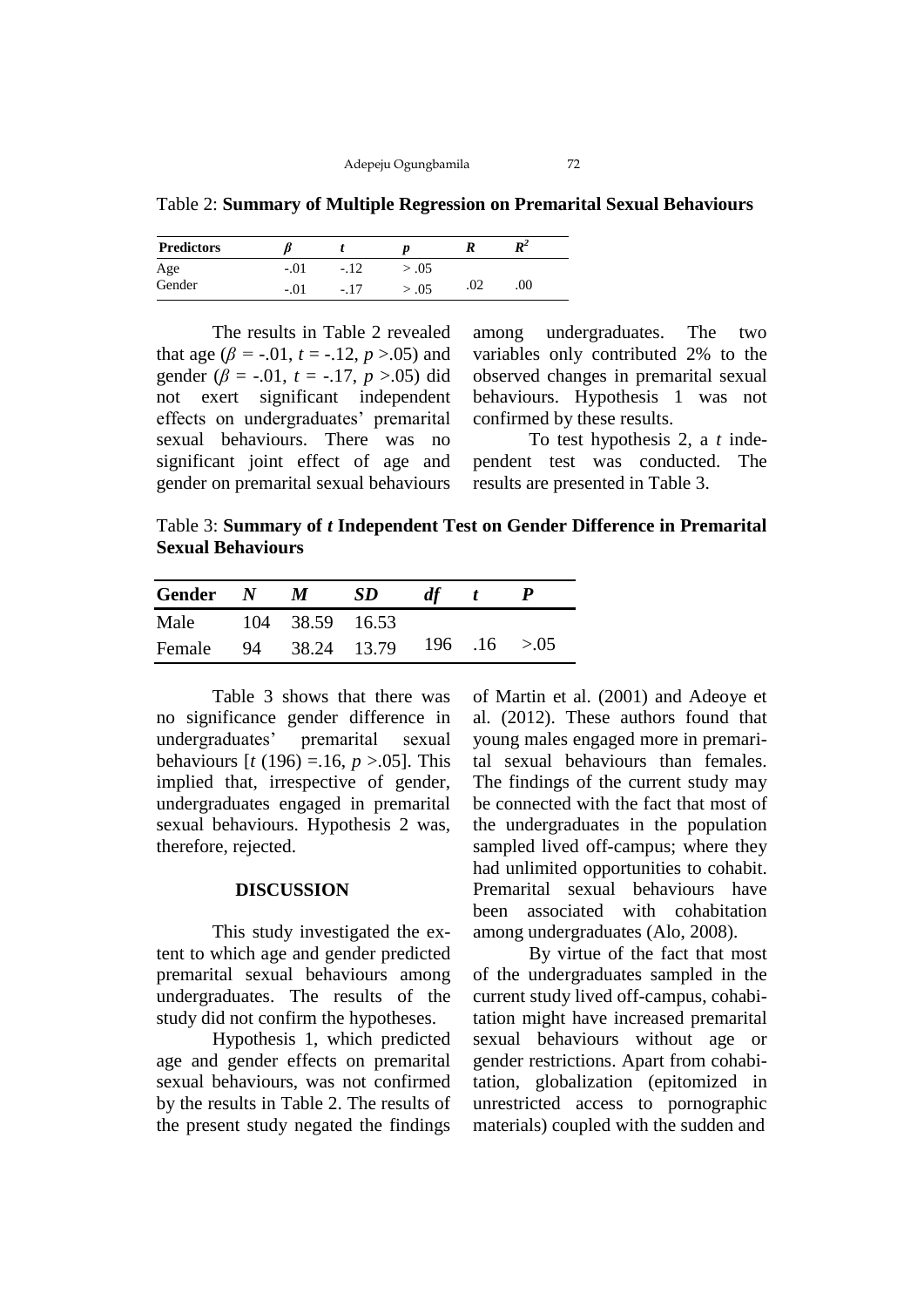unlimited freedom enjoyed by undergraduates might have further made them vulnerable to premarital sexual behaviours.

Contrary to the expectations of hypothesis 2, there was no gender difference in the premarital sexual behaviours of undergraduates. This result contradicts the findings of Shearer et al. (2005), Koeing (2000), Carpenter (2000), and Ugoji (2011). These authors submitted that male students engaged in premarital sexual behaviours than the female students. Environmental factors and social influence might be responsible for the results of the current study. Most undergraduates in Nigeria are in adolescence -- a stage when peer influence may be predominant in male and females. Due to the fact that majority of the undergraduates who participated in this study lived offcampus with less supervision from parents and the school authority, peer pressure might be a strong factor predicting premarital sexual behaviours rather than gender.

## **CONCLUSION**

It can therefore be concluded that demographic variables of age and gender did not have independent and joint influence on premarital sexual behaviours among undergraduates. Based on the findings of the present study, premarital sexual behaviours cut across undergraduates, irrespective of age and gender. A contribution of the present study to knowledge is that, one may need to look beyond age and gender in explaining premarital sexual behaviours among undergraduates in

Nigerian public universities; especially where students live off-campus.

This research has some limitations that suggest areas for future research. First, the study was limited to a public university and the sample size was rather small. Perhaps, a larger sample size representing more public and private universities might have yielded different results. Thus, the external validity of the study was limited. Second, this study was based largely on students who lived offcampus. Such students could be more prone to pressures from peers and be more vulnerable to premarital sexual behaviours than those who live on campus.

Against this background, future studies should select a larger sample size that represents more public and private universities and cover students who live both within and outside the university campus. The role of peer pressure in premarital sexual behaviours should also be investigated.

#### **REFERENCES**

- Aaron, N. G. (2006). *Premarital sex: whose burden?* Retrieved from http: [www.singaporeangle.com](http://www.singaporeangle.com/) on February 22, 2013.
- Adeoye, A. O., Ola, O., & Aliu, B. (2012). Prevalence of premarital sex and factors influencing it among students in a private tertiary institution in Nigeria. *International Journal of Psychology and Counseling, 4(1),* 6-9.
- Alo, O. A., & Akinde, I. S. (2010). Premarital sexual activities in an urban society of south-west, Nige